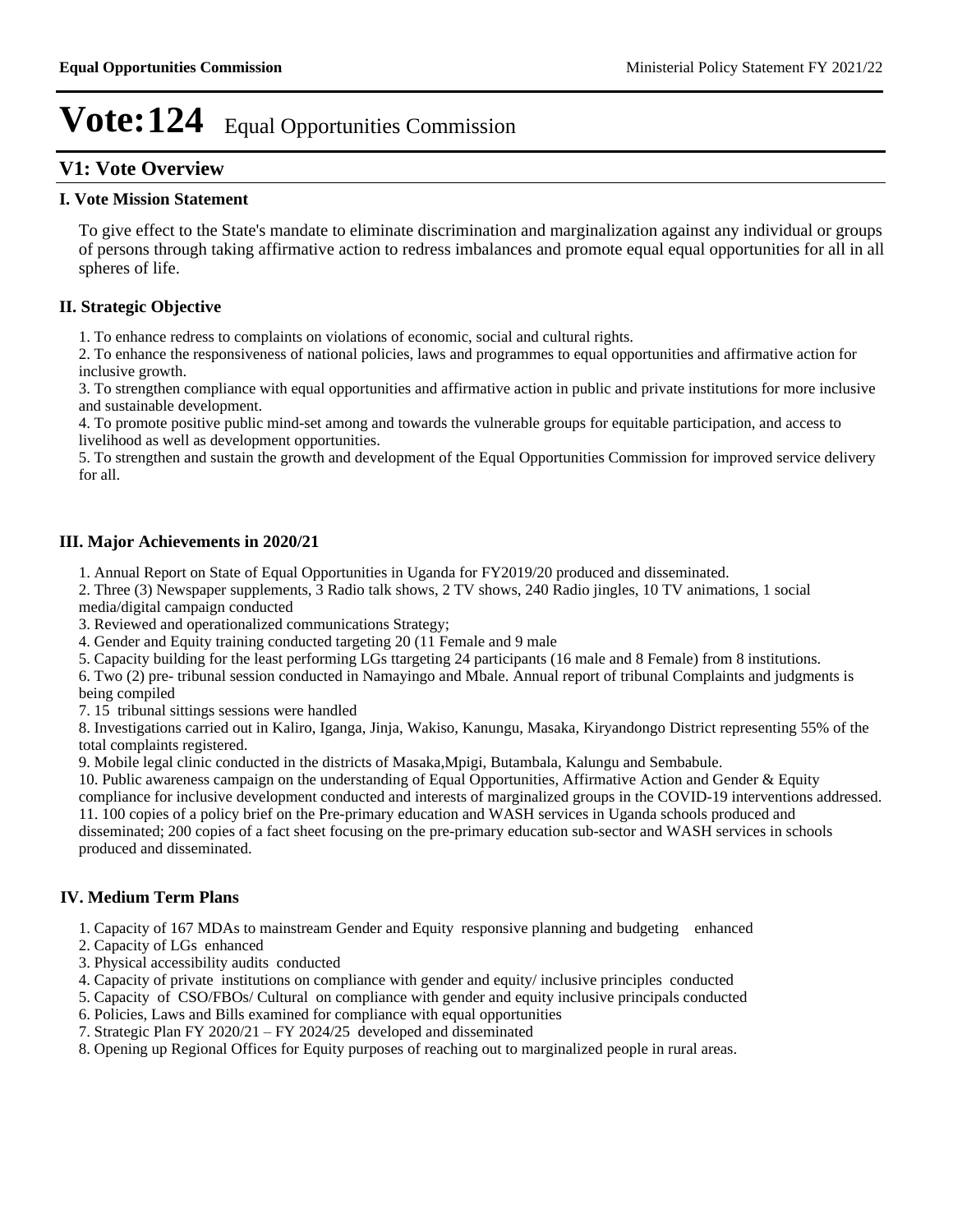## **V. Snapshot Of Medium Term Budget Allocations**

**Table 5.1: Overview of Vote Expenditures (UShs Billion)**

|                  |                                                      |                    |               | 2020/21                                   |         |         |         | <b>MTEF Budget Projections</b> |         |
|------------------|------------------------------------------------------|--------------------|---------------|-------------------------------------------|---------|---------|---------|--------------------------------|---------|
|                  |                                                      | 2019/20<br>Outturn | <b>Budget</b> | <b>Approved Expenditure</b><br>by End Dec | 2021/22 | 2022/23 | 2023/24 | 2024/25                        | 2025/26 |
| <b>Recurrent</b> | Wage                                                 | 2.987              | 2.967         | 1.450                                     | 2.967   | 3.115   | 3.115   | 3.115                          | 3.115   |
|                  | Non Wage                                             | 7.005              | 8.745         | 3.280                                     | 9.945   | 9.945   | 9.945   | 9.945                          | 9.945   |
| Devt.            | GoU                                                  | 0.153              | 0.360         | 0.037                                     | 0.360   | 0.360   | 0.360   | 0.360                          | 0.360   |
|                  | Ext. Fin.                                            | 0.000              | 0.000         | 0.000                                     | 0.000   | 0.000   | 0.000   | 0.000                          | 0.000   |
|                  | <b>GoU</b> Total                                     | 10.145             | 12.072        | 4.767                                     | 13.272  | 13.420  | 13.420  | 13.420                         | 13.420  |
|                  | <b>Total GoU+Ext Fin (MTEF)</b>                      | 10.145             | 12.072        | 4.767                                     | 13.272  | 13.420  | 13.420  | 13.420                         | 13.420  |
|                  | <b>Arrears</b>                                       | 0.000              | 0.000         | 0.000                                     | 0.000   | 0.000   | 0.000   | 0.000                          | 0.000   |
|                  | <b>Total Budget</b>                                  | 10.145             | 12.072        | 4.767                                     | 13.272  | 13.420  | 13.420  | 13.420                         | 13.420  |
|                  | <b>A.I.A Total</b>                                   | N/A                | N/A           | N/A                                       | N/A     | N/A     | N/A     | N/A                            | N/A     |
|                  | <b>Grand Total</b>                                   | 10.145             | 12.072        | 4.767                                     | 13.272  | 13.420  | 13.420  | 13.420                         | 13.420  |
|                  | <b>Total Vote Budget</b><br><b>Excluding Arrears</b> | 10.145             | 12.072        | 4.767                                     | 13.272  | 13.420  | 13.420  | 13.420                         | 13.420  |

#### **Table 5.2: Budget Allocation by Programme (UShs Billion)**

|                                           | 2021/22 Draft Estimates |          |              |
|-------------------------------------------|-------------------------|----------|--------------|
| <b>Billion Uganda Shillings</b>           | GoU                     | Ext. Fin | <b>Total</b> |
| Community Mobilization and Mindset Change | 1.086                   | 0.000    | 1.086        |
| Human Capital Development                 | 12.186                  | 0.000    | 12.186       |
| <b>Grand Total:</b>                       | 13.272                  | 0.000    | 13.272       |
| <b>Total excluding Arrears</b>            | 13.272                  | 0.000    | 13.272       |

## **VI. Budget By Economic Clasification**

#### **Table V6.1 2020/21 and 2021/22 Budget Allocations by Item**

|                                       |        |          | 2020/21 Approved Budget |              |        | 2021/22 Draft Estimates |              |
|---------------------------------------|--------|----------|-------------------------|--------------|--------|-------------------------|--------------|
| Billion Uganda Shillings              | GoU    | Ext. Fin | AIA                     | <b>Total</b> | GoU    | Ext. Fin                | <b>Total</b> |
| <b>Output Class: Outputs Provided</b> | 11.721 | 0.000    | 0.000                   | 11.721       | 12.911 | 0.000                   | 12.911       |
| 211 Wages and Salaries                | 4.055  | 0.000    | 0.000                   | 4.055        | 3.966  | 0.000                   | 3.966        |
| 212 Social Contributions              | 0.297  | 0.000    | 0.000                   | 0.297        | 0.482  | 0.000                   | 0.482        |
| 213 Other Employee Costs              | 1.322  | 0.000    | 0.000                   | 1.322        | 1.463  | 0.000                   | 1.463        |
| 221 General Expenses                  | 2.502  | 0.000    | 0.000                   | 2.502        | 2.113  | 0.000                   | 2.113        |
| 222 Communications                    | 0.073  | 0.000    | 0.000                   | 0.073        | 0.037  | 0.000                   | 0.037        |
| 223 Utility and Property Expenses     | 0.557  | 0.000    | 0.000                   | 0.557        | 0.554  | 0.000                   | 0.554        |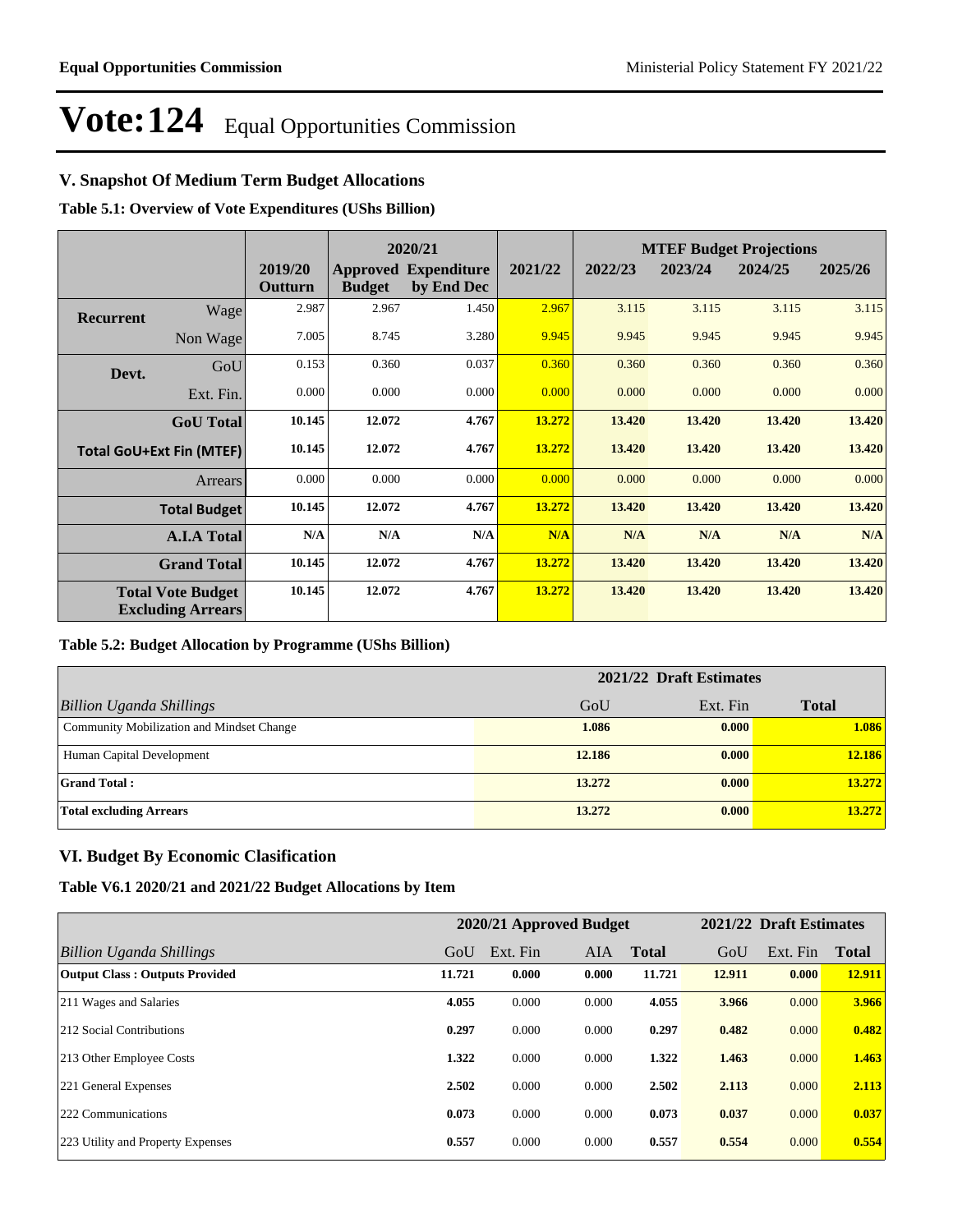| 224 Supplies and Services              | 0.023  | 0.000 | 0.000 | 0.023  | 0.023  | 0.000 | 0.023  |
|----------------------------------------|--------|-------|-------|--------|--------|-------|--------|
| 225 Professional Services              | 0.467  | 0.000 | 0.000 | 0.467  | 1.471  | 0.000 | 1.471  |
| 227 Travel and Transport               | 2.193  | 0.000 | 0.000 | 2.193  | 2.322  | 0.000 | 2.322  |
| 228 Maintenance                        | 0.232  | 0.000 | 0.000 | 0.232  | 0.479  | 0.000 | 0.479  |
| 282 Miscellaneous Other Expenses       | 0.002  | 0.000 | 0.000 | 0.002  | 0.000  | 0.000 | 0.000  |
| <b>Output Class: Capital Purchases</b> | 0.350  | 0.000 | 0.000 | 0.350  | 0.360  | 0.000 | 0.360  |
| 312 FIXED ASSETS                       | 0.350  | 0.000 | 0.000 | 0.350  | 0.360  | 0.000 | 0.360  |
| <b>Grand Total:</b>                    | 12.072 | 0.000 | 0.000 | 12.072 | 13.272 | 0.000 | 13.272 |
| <b>Total excluding Arrears</b>         | 12.072 | 0.000 | 0.000 | 12.072 | 13.272 | 0.000 | 13.272 |

### VII. Budget By Sub-Subprogramme, Department And Project

**Table V7.1: Past Expenditure Outturns and Medium Term Projections by Sub-SubProgramme,Department and Project**

| Billion Uganda shillings                                                    |                              | FY 2020/21                |                                   | <b>Medium Term Projections</b>              |         |         |         |         |
|-----------------------------------------------------------------------------|------------------------------|---------------------------|-----------------------------------|---------------------------------------------|---------|---------|---------|---------|
|                                                                             | <b>FY 2019/20</b><br>Outturn | Approved<br><b>Budget</b> | <b>Spent By</b><br><b>End Dec</b> | 2021-22<br><b>Proposed</b><br><b>Budget</b> | 2022-23 | 2023-24 | 2024-25 | 2025-26 |
| 07 Gender and Equity                                                        | 3.101                        | 3.144                     | 1.364                             | 3.070                                       | 3.070   | 3.070   | 3.070   | 3.070   |
| 04 Research, Monitoring and Evaluation                                      | 1.070                        | 1.086                     | 0.591                             | 1.086                                       | 1.086   | 1.086   | 1.086   | 1.086   |
| 05 Education, Training, Information and<br>Communication                    | 0.927                        | 1.081                     | 0.431                             | 1.008                                       | 1.008   | 1.008   | 1.008   | 1.008   |
| 06 Complaince and reporting                                                 | 1.104                        | 0.977                     | 0.342                             | 0.977                                       | 0.977   | 0.977   | 0.977   | 0.977   |
| 08 Redressing imbalances and<br>promoting equal opportunities for all       | 7.044                        | 8.928                     | 3.402                             | 10.201                                      | 10.350  | 10.350  | 10.350  | 10.350  |
| 01 Statutory                                                                | 1.635                        | 1.086                     | 0.414                             | 0.966                                       | 0.966   | 0.966   | 0.966   | 0.966   |
| 02 Legal Services and Investigations                                        | 0.851                        | 0.902                     | 0.381                             | 0.902                                       | 0.902   | 0.902   | 0.902   | 0.902   |
| 03 Administration, Finance and Planning                                     | 4.404                        | 6.579                     | 2.571                             | 7.973                                       | 8.121   | 8.121   | 8.121   | 8.121   |
| 1269 Strengthening the Capacity of Equal<br><b>Opportunities Commission</b> | 0.153                        | 0.000                     | 0.000                             | 0.000                                       | 0.000   | 0.000   | 0.000   | 0.000   |
| 1628 Retooling of Equal Opportunities<br>Commission                         | 0.000                        | 0.360                     | 0.037                             | 0.360                                       | 0.360   | 0.360   | 0.360   | 0.360   |
| <b>Total for the Vote</b>                                                   | 10.145                       | 12.072                    | 4.767                             | 13.272                                      | 13.420  | 13.420  | 13.420  | 13.420  |
| <b>Total Excluding Arrears</b>                                              | 10.145                       | 12.072                    | 4.767                             | 13.272                                      | 13.420  | 13.420  | 13.420  | 13.420  |

# **VIII. Sub-SubProgramme Performance and Medium Term Plans**

#### **Table V8.1: Sub-SubProgramme Outcome and Outcome Indicators**

**Sub-SubProgramme :** 07 Gender and Equity

**Objective :**

- 1.To identify, review and advocate for affirmative action to redress imbalances and special needs of the discriminated and marginalized persons/groups
	- 2.To ensure compliance with the National, Regional and International provisions for the promotion of equal opportunities for all.
	- 3.To create awareness on equal opportunities and affirmative action for promotion of inclusiveness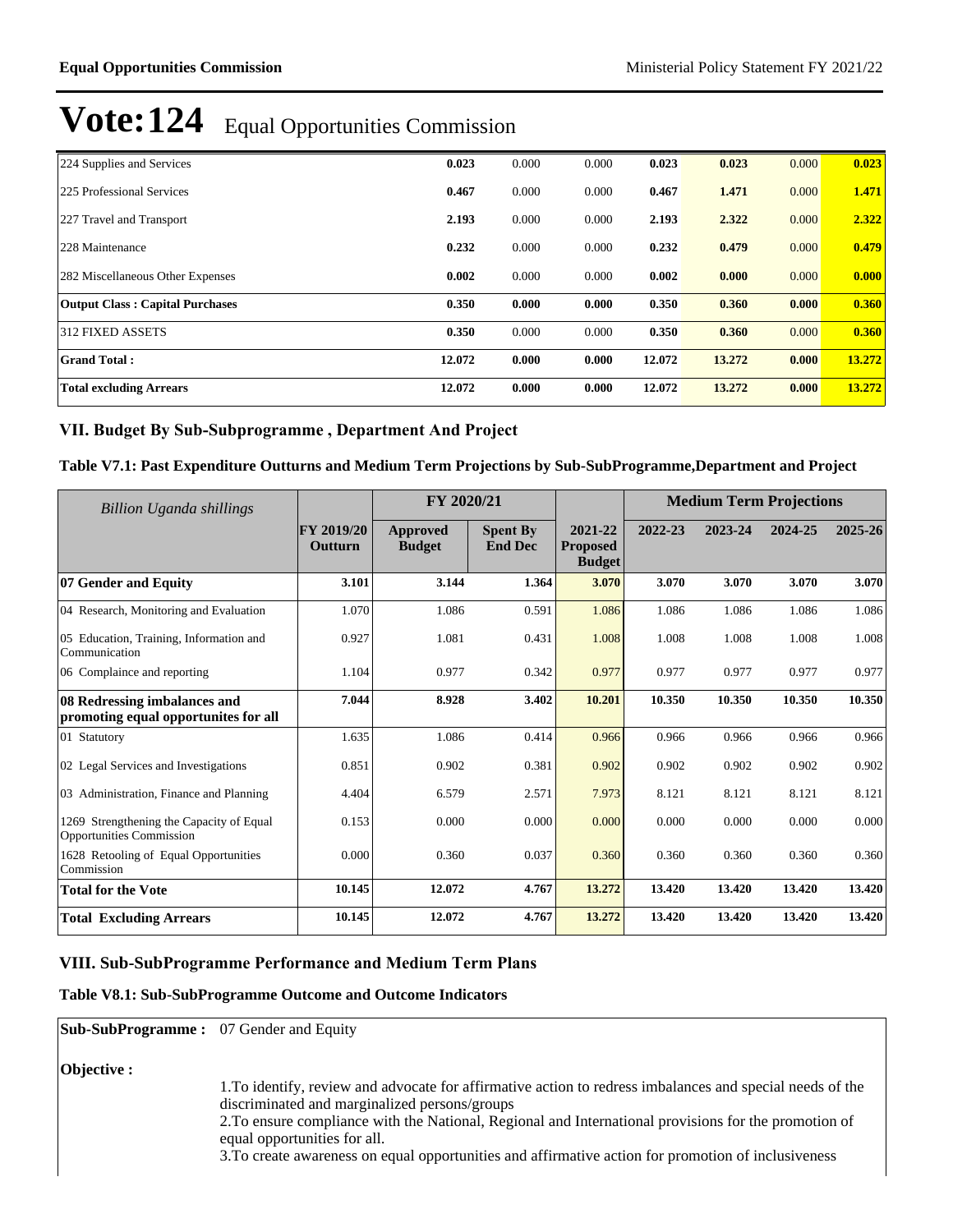| <b>Responsible Officer:</b>                                                                                                                                                                                                                                 | Mr Kamya Julius Head of Department, Education and Communication                                     |                 |                  |                            |            |            |  |  |  |
|-------------------------------------------------------------------------------------------------------------------------------------------------------------------------------------------------------------------------------------------------------------|-----------------------------------------------------------------------------------------------------|-----------------|------------------|----------------------------|------------|------------|--|--|--|
| <b>Outcome:</b>                                                                                                                                                                                                                                             | MDAs' responsiveness to Gender and Equity compliance demonstrated                                   |                 |                  |                            |            |            |  |  |  |
|                                                                                                                                                                                                                                                             | 1. Enhanced gender equality and womens empowerment                                                  |                 |                  |                            |            |            |  |  |  |
|                                                                                                                                                                                                                                                             |                                                                                                     |                 |                  | <b>Performance Targets</b> |            |            |  |  |  |
|                                                                                                                                                                                                                                                             | <b>Outcome Indicators</b>                                                                           |                 |                  | 2021/22                    | 2022/23    | 2023/24    |  |  |  |
|                                                                                                                                                                                                                                                             |                                                                                                     | <b>Baseline</b> | <b>Base year</b> | <b>Target</b>              | Projection | Projection |  |  |  |
|                                                                                                                                                                                                                                                             | • Percentage MDA compliance to gender and equity principles and standards                           | 60%             | 2019             | 65%                        | 70%        | 72%        |  |  |  |
| • Percentage increase in level of public awareness of and participation in programmes for<br>promotion of equal opportunities and affirmative action                                                                                                        | 60%                                                                                                 | 2019            | 65%              | 65%                        | 65%        |            |  |  |  |
|                                                                                                                                                                                                                                                             | Department: 05 Education, Training, Information and Communication                                   |                 |                  |                            |            |            |  |  |  |
|                                                                                                                                                                                                                                                             | Budget Output: 05 Promotion of Public awareness on equal opportunities and affirmative action       |                 |                  |                            |            |            |  |  |  |
| Number of trainings on Equal Opportunities related concepts conducted                                                                                                                                                                                       | 12                                                                                                  | 12              | 12               |                            |            |            |  |  |  |
| Number of Public Awareness Campaigns conducted                                                                                                                                                                                                              |                                                                                                     | 20              | 20               | 20                         |            |            |  |  |  |
| <b>Department: 06 Complaince and reporting</b>                                                                                                                                                                                                              |                                                                                                     |                 |                  |                            |            |            |  |  |  |
|                                                                                                                                                                                                                                                             | <b>Budget Output: 04 Monitoring, Evaluation and compliance with equal opportunities</b>             |                 |                  |                            |            |            |  |  |  |
|                                                                                                                                                                                                                                                             | Number of Public and private/NGO institutions monitored for G&E compliance                          |                 |                  | 40                         | 40         | 40         |  |  |  |
| Opportunities standards and regulations                                                                                                                                                                                                                     | Percentage of Sector Budget Framework Papers and Ministerial Policy Statements compliant with Equal |                 |                  | 75%                        | 75%        | 75%        |  |  |  |
|                                                                                                                                                                                                                                                             | <b>Sub-SubProgramme:</b> 08 Redressing imbalances and promoting equal opportunites for all          |                 |                  |                            |            |            |  |  |  |
| Objective:<br>1. To enhance observance of social justice for all particularly the discriminated and marginalized<br>persons/groups.<br>2. To strengthen the capacity of the Equal Opportunities Commission for effective and efficient service<br>delivery. |                                                                                                     |                 |                  |                            |            |            |  |  |  |
| <b>Responsible Officer:</b>                                                                                                                                                                                                                                 | Mr. Semwogerere M. Robert<br>Undersecretary/Accounting Officer                                      |                 |                  |                            |            |            |  |  |  |
| Outcome:                                                                                                                                                                                                                                                    | Equitable and inclusive social services promoted                                                    |                 |                  |                            |            |            |  |  |  |
|                                                                                                                                                                                                                                                             | 1. Vulnerable and marginalised persons protected from deprivation                                   |                 |                  |                            |            |            |  |  |  |
|                                                                                                                                                                                                                                                             |                                                                                                     |                 |                  | <b>Performance Targets</b> |            |            |  |  |  |
|                                                                                                                                                                                                                                                             | <b>Outcome Indicators</b>                                                                           |                 |                  | 2021/22                    | 2022/23    | 2023/24    |  |  |  |
|                                                                                                                                                                                                                                                             |                                                                                                     | <b>Baseline</b> | <b>Base year</b> | <b>Target</b>              | Projection | Projection |  |  |  |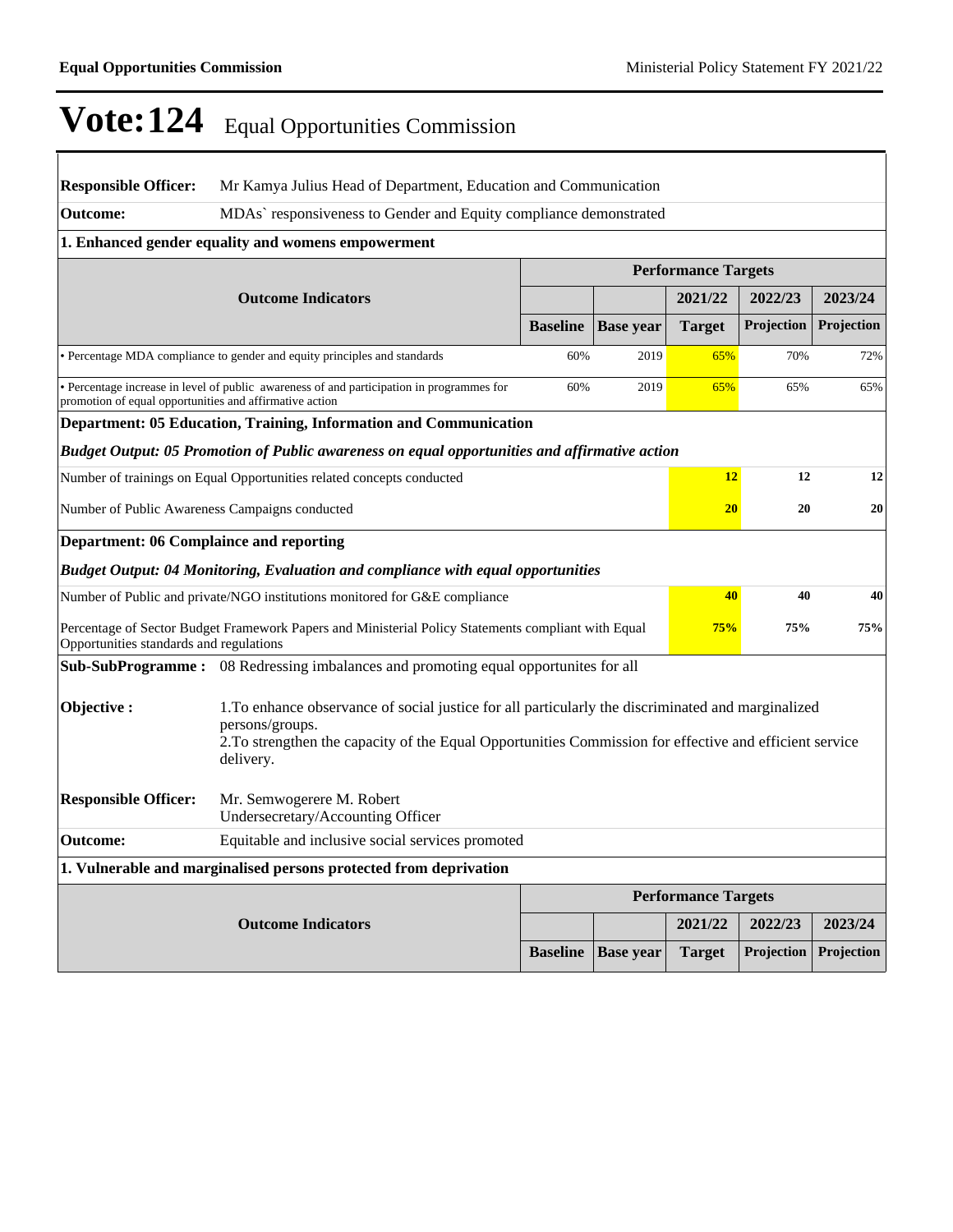| • Percentage of marginalised persons participating in the development initiatives                    | 45% | 2017 | 46% | 46% | 46% |
|------------------------------------------------------------------------------------------------------|-----|------|-----|-----|-----|
| • Percentage of marginalised persons accessing social justice                                        | 45% | 2019 | 50% | 50% | 50% |
| Department: 01 Statutory                                                                             |     |      |     |     |     |
| <b>Budget Output: 01 Policies, Advocacy and Tribunal Operations</b>                                  |     |      |     |     |     |
| Number of tribunal hearings conducted                                                                |     |      | 32  | 32  | 32  |
| Number of laws, policies and regulations reviewed for compliance                                     |     | 8    | 8   |     |     |
| <b>Department: 02 Legal Services and Investigations</b>                                              |     |      |     |     |     |
| <b>Budget Output: 02 Investigations and Follow up of cases and complaints</b>                        |     |      |     |     |     |
| Number of complaints resolved and nature of resolution                                               |     |      | 800 | 800 | 800 |
| Proportion of received complaints and petitions investigated and resolved/referred by the Commission |     |      | 70% | 70% | 70% |

# **IX. Major Capital Investments And Changes In Resource Allocation**

### **Table 9.1: Major Capital Investment (Capital Purchases outputs over 0.5Billion)**

N/A

## **X. Vote Challenges and Plans To Improve Performance**

#### **Vote Challenges**

1. The staff structure of the EOC is not yet filled despite the periodic recruitments that were done. The wage bill ceiling is still low.

2. Inadequate funding has constrained the operations and interventions of the Commission.

3. Lack of regional office limits accessibility to EOC services.

4. Lack of office Space, the Commission is limited by office space.

### **Plans to improve Vote Performance**

1. Strengthening the capacity of State and non - state actors to mainstream equal opportunities and affirmative action in all policies, laws, plans, programs, activities, practices, traditions cultures, usages and customs

2. Strengthening joint monitoring of Government programmes on compliance to Gender and Equity

3. Strengthen joint assessment of Budget Framework Papers and Ministerial Policy Statements on compliance with Gender and Equity

4. Continue lobbying development partners and other sectors to fund some activities of EOC

### **XI Off Budget Support**

# **Table 11.1 Off-Budget Support by Department and Project**

N/A

### **XII. Vote Cross Cutting Policy And Other Budgetary Issues**

**Table 12.1: Cross- Cutting Policy Issues**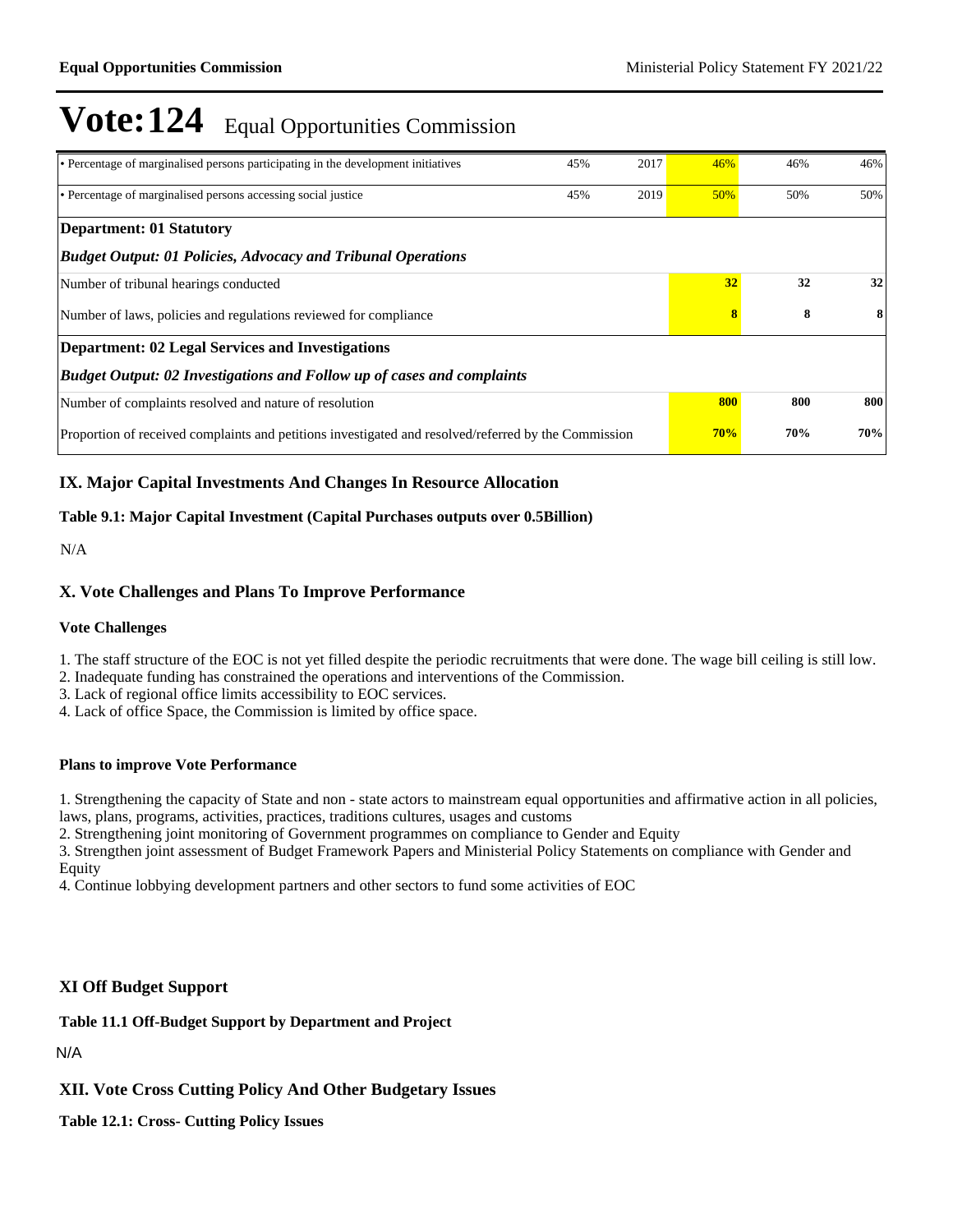| <b>Issue Type:</b>                  | <b>HIV/AIDS</b>                                                                                                                          |
|-------------------------------------|------------------------------------------------------------------------------------------------------------------------------------------|
| Objective:                          | To reduce discrimination and Stigma among people living with HIV/AIDS in hard to reach areas in<br>Uganda                                |
| <b>Issue of Concern:</b>            | Discrimination and Stigma among people living with HIV/AIDS in hard to reach areas in Uganda                                             |
| <b>Planned Interventions:</b>       | Distribute and disseminate IEC materials in the hard to reach areas in Uganda.                                                           |
| <b>Budget Allocation (Billion):</b> | 0.020                                                                                                                                    |
| <b>Performance Indicators:</b>      | 200 IEC materials developed and disseminated                                                                                             |
| <b>Issue Type:</b>                  | Gender                                                                                                                                   |
| Objective:                          | To reduce marginalization among Female, Youths, PWDs in issues of access, participation,<br>ownership and benefit of resources           |
| <b>Issue of Concern:</b>            | Marginalization among Female, Youths, PWDs in issues of access, participation, ownership and<br>benefit of resources                     |
| <b>Planned Interventions:</b>       | 2. Conduct research studies on access, participation, ownership and benefit of resources among<br>women, youth persons with disabilities |
| <b>Budget Allocation (Billion):</b> | 0.050                                                                                                                                    |
| <b>Performance Indicators:</b>      | Report on marginalization among Female, Youths, PWDs in issues of access, participation,<br>ownership and benefit of resources           |
| <b>Issue Type:</b>                  | <b>Enviroment</b>                                                                                                                        |
| Objective:                          | To create awareness among MDAs and LGs on dangers of misuse of natural resources to the most<br><b>Vulnerable Communities</b>            |
| <b>Issue of Concern:</b>            | Lack of awareness among MDAs and LGs on dangers of misuse of natural resources to the most<br>Vulnerable Communities.                    |
| <b>Planned Interventions:</b>       | The EOC will score MDAs and Local governments that budget and absorb resources allocated                                                 |
| <b>Budget Allocation (Billion):</b> | 0.020                                                                                                                                    |
| <b>Performance Indicators:</b>      | <b>Local Government Assessment Report</b>                                                                                                |

# **XIII. Personnel Information**

# **Table 13.1 Staff Establishment Analysis**

| <b>Title</b>                                                | <b>Salary Scale</b> | <b>Number Of Approved Positions</b> | <b>Number Of Filled Positions</b> |
|-------------------------------------------------------------|---------------------|-------------------------------------|-----------------------------------|
| Commissioner Legal Services $\&$<br>Investigations          | EOC SE              |                                     | $\Omega$                          |
| Commissioner Research, Monitoring EOC SE<br>$\&$ Evaluation |                     |                                     | $\Omega$                          |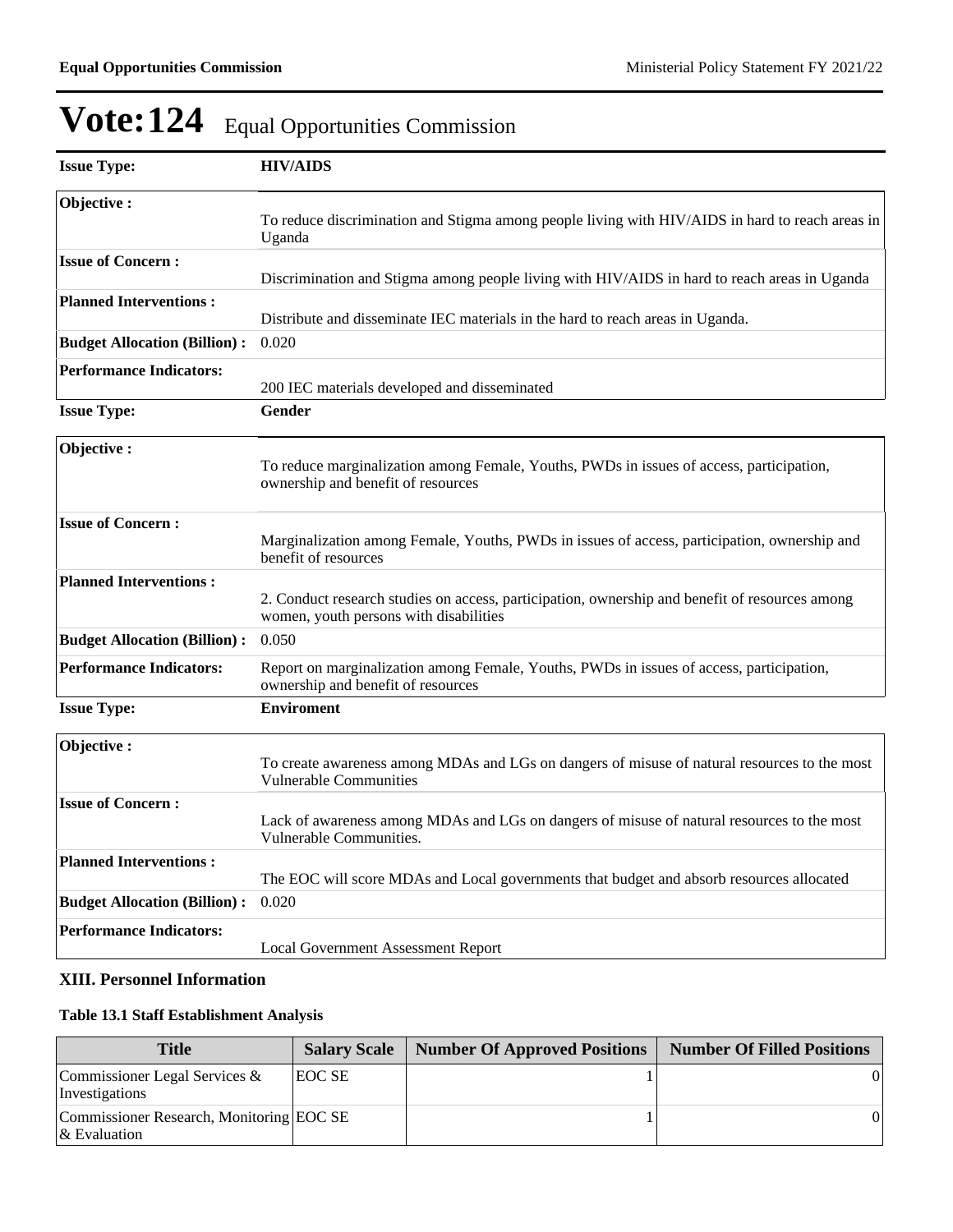| Commissioner, Compliance and<br>Reporting                       | EOC1E            |                | $\overline{0}$   |
|-----------------------------------------------------------------|------------------|----------------|------------------|
| Principal Compliance Officer<br>(MDAs)                          | EOC <sub>2</sub> | 1              | $\theta$         |
| Principal Compliance Officer<br>(NGOs, Social & Cultural Orgns) | EOC <sub>2</sub> | 1              | $\boldsymbol{0}$ |
| Principal Education and Training<br>Officer                     | EOC <sub>2</sub> | $\overline{2}$ | 1                |
| Principal Human Resource Officer                                | EOC <sub>2</sub> | 1              | $\mathbf{0}$     |
| Principal Information and<br><b>Communication Officer</b>       | EOC <sub>2</sub> | 1              | $\theta$         |
| Principal Monitoring and Evaluation EOC2<br>Officer             |                  | 1              | $\boldsymbol{0}$ |
| SAS                                                             | EOC3             | 1              | $\boldsymbol{0}$ |
| Senior Compliance Officer (MDAs)                                | EOC3             | 1              | $\mathbf{0}$     |
| Senior Compliance Officer (NGOs,<br>Social& Cultural Orgns)     | EOC3             | $\overline{2}$ | $\boldsymbol{0}$ |
| Senior Compliance Officer (Public<br>& Private Enterprises)     | EOC3             | 1              | $\mathbf{0}$     |
| Senior Education officer                                        | EOC3             | 2              | 1                |
| Senior Information and<br><b>Communication Officer</b>          | EOC3             | 1              | 0                |
| senior investigations officer                                   | EOC3             | 1              | $\boldsymbol{0}$ |
| senior legal officer                                            | EOC3             | 1              | $\boldsymbol{0}$ |
| Senior Monitoring and Evaluation<br>Officer                     | EOC3             | $\overline{2}$ | 1                |
| Senior Research officer                                         | EOC3             | 1              | $\boldsymbol{0}$ |
| investigations officer                                          | EOC <sub>4</sub> | 1              | $\overline{0}$   |
| Economist                                                       | EOC <sub>4</sub> | 1              | $\boldsymbol{0}$ |
| Human Resource Officer                                          | EOC <sub>4</sub> | $\overline{c}$ | $\boldsymbol{0}$ |
| <b>Personal Secretary</b>                                       | EOC <sub>4</sub> | 3              | 1                |
| Social Worker                                                   | EOC <sub>4</sub> | 1              | $\mathbf{0}$     |
| <b>Assistant Records Officer</b>                                | EOC <sub>5</sub> | 1              | $\boldsymbol{0}$ |
| <b>Office Attendant</b>                                         | EOC <sub>8</sub> | 4              | 3                |
|                                                                 |                  |                |                  |

## **Table 13.2 Staff Recruitment Plan**

| Post Title                                      | Salalry<br>Scale | No. Of<br>Approved<br><b>Posts</b> | No Of<br>Filled Posts | Vacant<br>Posts | No. of Posts<br>Cleared for<br>Filling<br>FY2021/22 | <b>Gross Salary</b><br>Per Month<br>(UGX) | <b>Total Annual</b><br>Salary<br>(UGX) |
|-------------------------------------------------|------------------|------------------------------------|-----------------------|-----------------|-----------------------------------------------------|-------------------------------------------|----------------------------------------|
| investigations officer                          | EOC <sub>4</sub> |                                    |                       |                 |                                                     | 3,828,728                                 | 45,944,736                             |
| <b>Assistant Records Officer</b>                | EOC <sub>5</sub> |                                    |                       |                 |                                                     | 2,584,568                                 | 31,014,816                             |
| Commissioner Legal Services &<br>Investigations | <b>EOC SE</b>    |                                    |                       |                 |                                                     | 8.061.640                                 | 96,739,680                             |